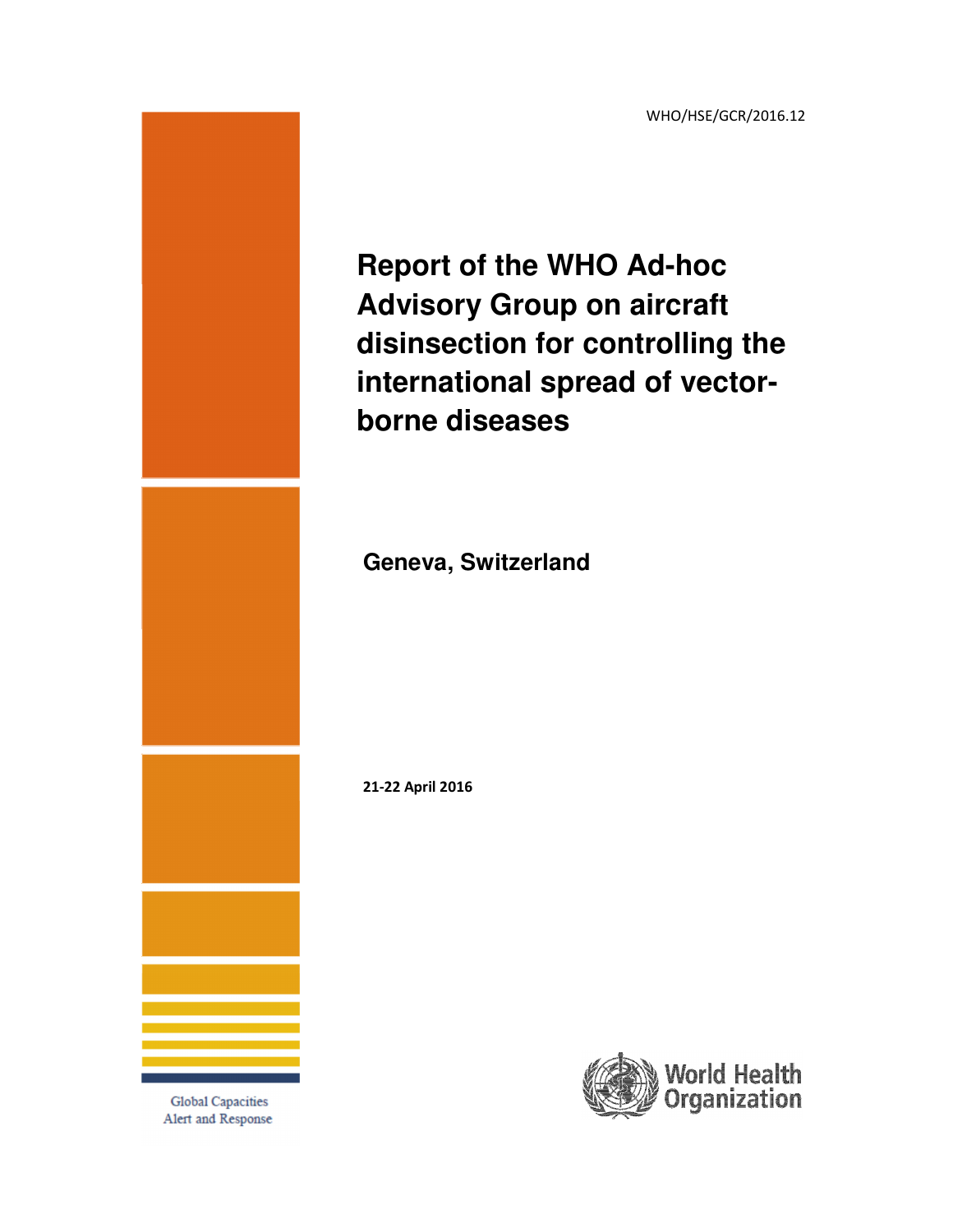#### **© World Health Organization 2016**

All rights reserved.

Requests for permission to reproduce or translate WHO publications – whether for sale or for noncommercial distribution – should be addressed to WHO Press through the WHO website (http://www.who.int/about/licensing/copyright\_form/en/index.html).

The designations employed and the presentation of the material in this publication do not imply the expression of any opinion whatsoever on the part of the World Health Organization concerning the legal status of any country, territory, city or area or of its authorities, or concerning the delimitation of its frontiers or boundaries. Dotted and dashed lines on maps represent approximate border lines for which there may not yet be full agreement.

The mention of specific companies or of certain manufacturers' products does not imply that they are endorsed or recommended by the World Health Organization in preference to others of a similar nature that are not mentioned. Errors and omissions excepted, the names of proprietary products are distinguished by initial capital letters.

All reasonable precautions have been taken by the World Health Organization to verify the information contained in this publication. However, the published material is being distributed without warranty of any kind, either expressed or implied. The responsibility for the interpretation and use of the material lies with the reader. In no event shall the World Health Organization be liable for damages arising from its use.

This publication contains the report of the WHO Ad-hoc Advisory Group on aircraft disinsection for controlling the international spread of vector-borne diseases and does not necessarily represent the decisions or policies of the World Health Organization.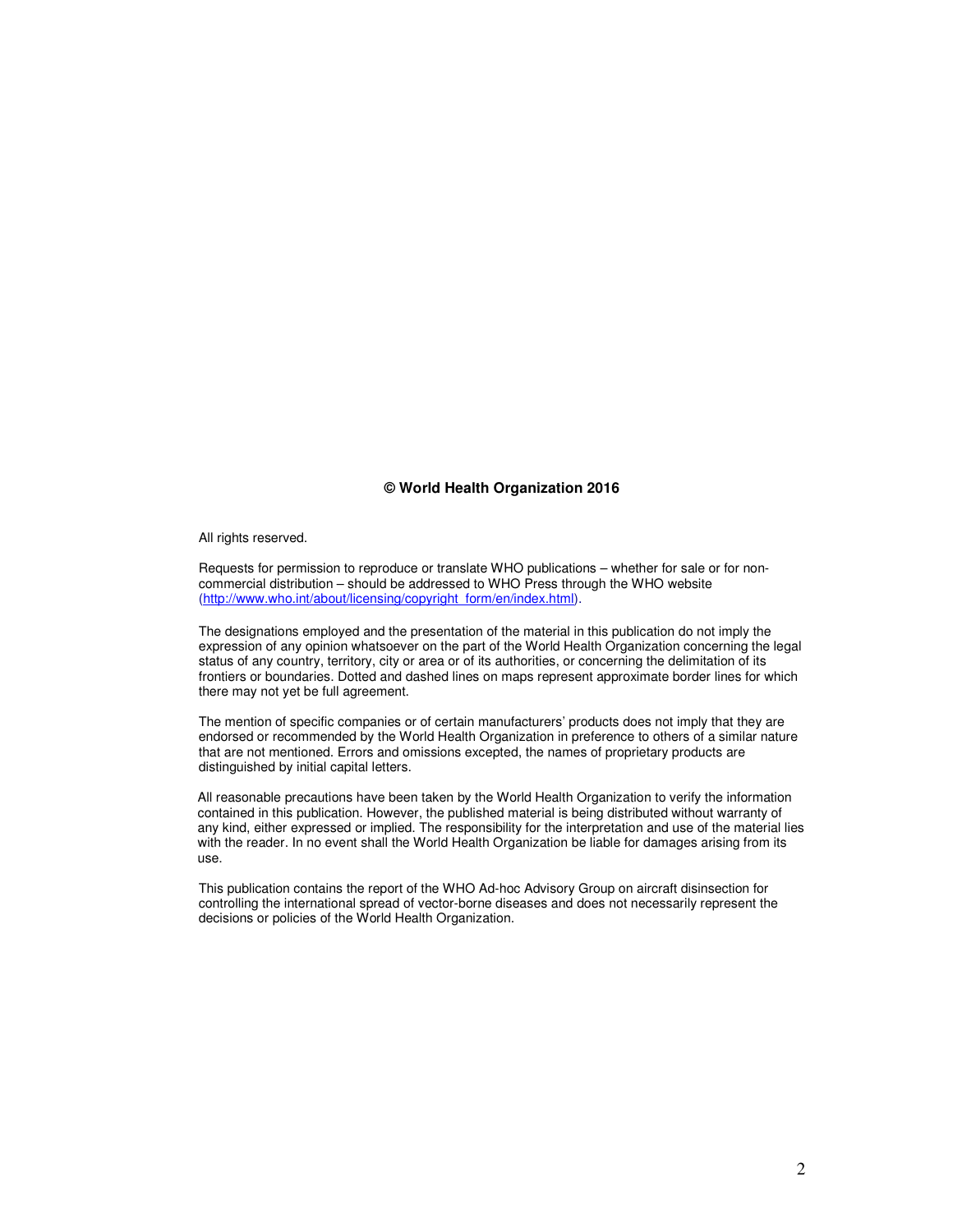# **Table of Contents**

| Appendix 1. Selected Provisions related to disinsection under the International Health Regulations |  |
|----------------------------------------------------------------------------------------------------|--|
|                                                                                                    |  |
|                                                                                                    |  |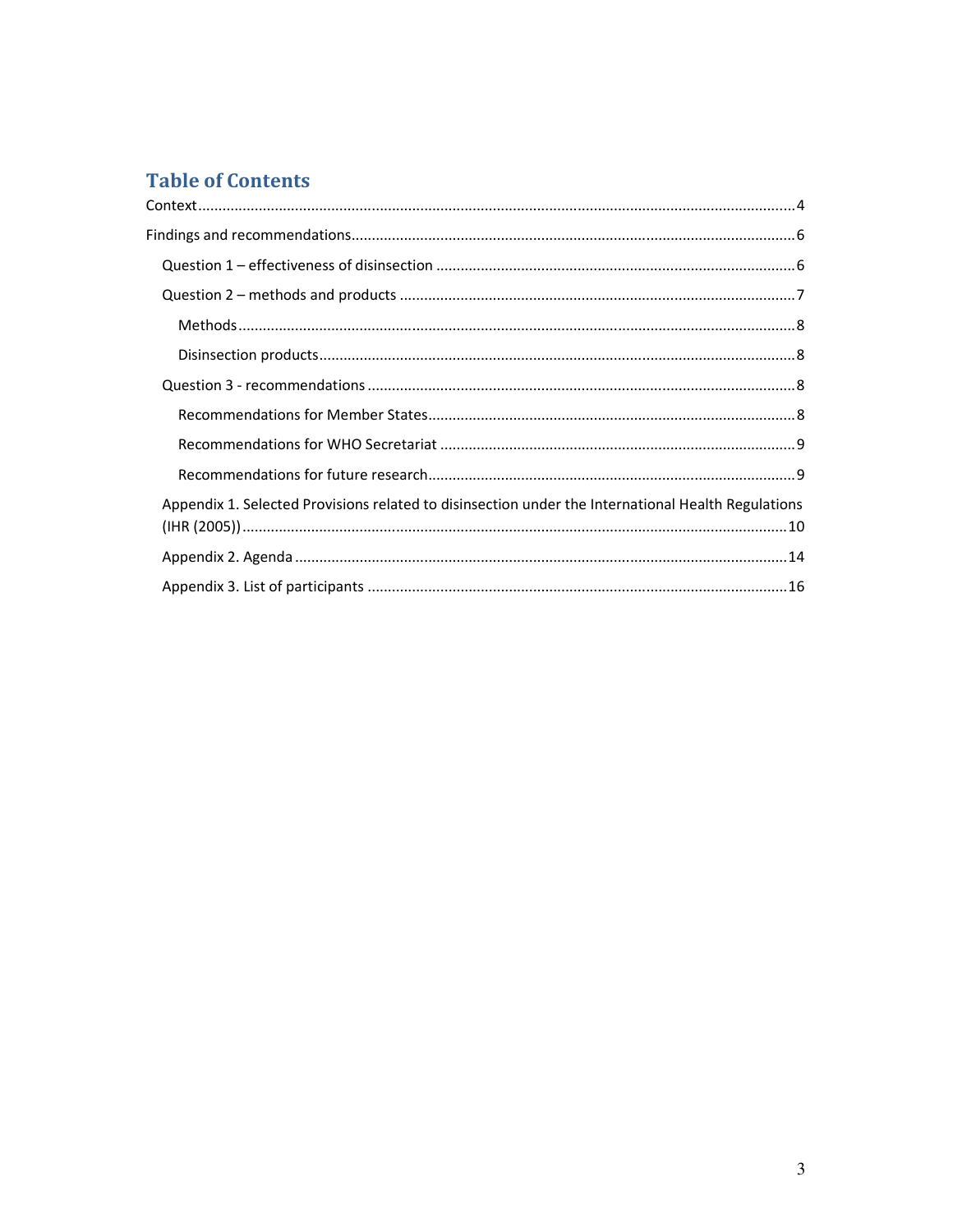[This page is left blank]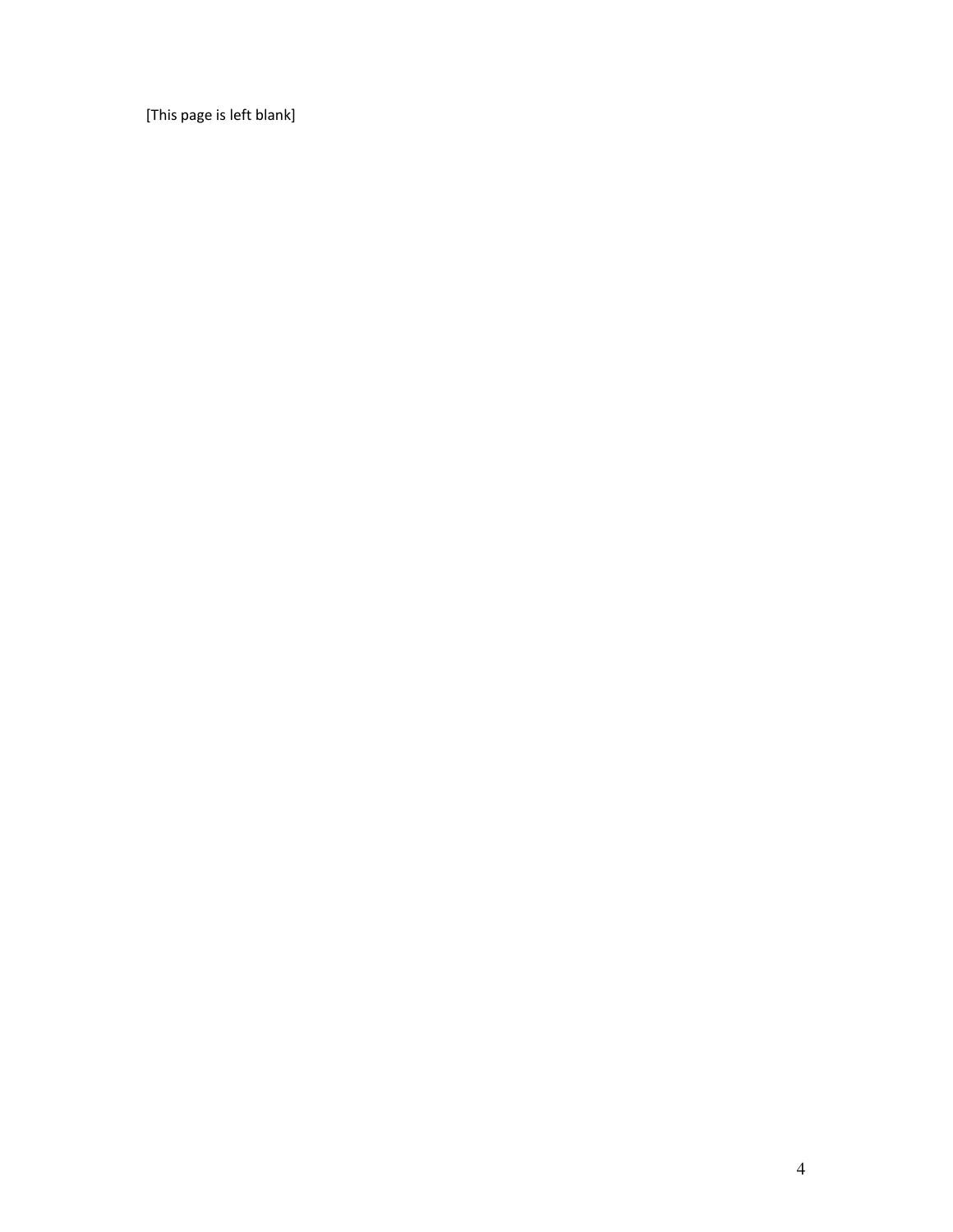## **Context**

l

On 1 February 2016, WHO declared the clusters of microcephaly and other neurological disorders, and their potential link with Zika virus outbreaks in Brazil and French Polynesia, to be a public health emergency of international concern (PHEIC). Following the advice of the first meeting of the Emergency Committee under the International Health Regulations (2005) (IHR (2005)), WHO issued several temporary recommendations concerning specific actions for vector control and related issues<sup>1</sup>. Given the potential causal relationship between the neurological disorders and Zika virus infection, these recommendations included specific mention of disinsection as a precautionary measure. The temporary recommendations stated that "standard WHO recommendations regarding disinsection of aircraft and airports should be implemented". The second meeting of the Emergency Committee recommended that "Standard WHO recommendations regarding vector control at airports should be implemented in keeping with the IHR (2005). Countries should consider the disinsection of aircraft"<sup>2</sup>.

The requirements of the IHR (2005) include several provisions for vector control measures, including disinsection, relating to aircraft and other conveyances, as well as measures to maintain airports free from sources of infection<sup>3</sup>.

However, there is persistent controversy around aircraft disinsection. Given the rapid spread of Zika virus infection in Latin America and other countries, and the mounting evidence on the potential causal link between the Zika virus infection and the occurrence of neurological complications, WHO convened an ad-hoc advisory group to provide further advice to the Organization on the role of aircraft disinsection for preventing the international spread of vector-borne diseases, including Zika virus. The 15 members of the advisory group covered a wide range of expertise, including entomology, virology, vector control, infectious diseases surveillance, chemical safety, mathematical modelling, travel medicine, border security, and aviation operations.

The group met on 21-22 April 2016 in Geneva, Switzerland, and discussed the following three questions:

- 1. What is the effectiveness of disinsection of aircraft, with currently available agents, on controlling the international spread of mosquito-borne diseases, such as malaria, chikungunya, dengue, yellow fever, and in particular the Zika virus disease?
- 2. What are the methods and products that should be recommended for controlling the international spread of mosquito-borne diseases?

<sup>&</sup>lt;sup>1</sup> First meeting (1 February 2016): "Vector control measures and appropriate personal protective measures should be aggressively promoted and implemented to reduce the risk of exposure to Zika virus" ; second meeting (8 March): "Vector surveillance, including the determination of mosquito vector species and their sensitivity to insecticides, should be enhanced to strengthen risk assessments and vector control measures. Vector control measures and appropriate personal protective measures should be aggressively promoted and implemented to reduce the risk of exposure to Zika virus. Countries should strengthen vector control measures in the long term and the Director-General of WHO should explore the use of IHR mechanisms, and consider bringing this to a forthcoming World Health Assembly, as means to better engage countries on this issue." (http://www.who.int/mediacentre/news/statements/2016/1st-emergency-committee-zika/en/) <sup>2</sup> See: http://www.who.int/mediacentre/news/statements/2016/2nd-emergency-committee-zika/en/

 $3$  Relevant provisions include articles 1, 19-28, 33, 34, 38, 41, 42, 43 and Annexes 4, 5 and 9. Appendix 1 of this document presents a summary of these key requirements. For details on the specific requirements under the IHR (2005), see "International Health Regulations (2005), second edition". WHO, 2008. Available at: http://www.who.int/ihr/publications/9789241596664/en/.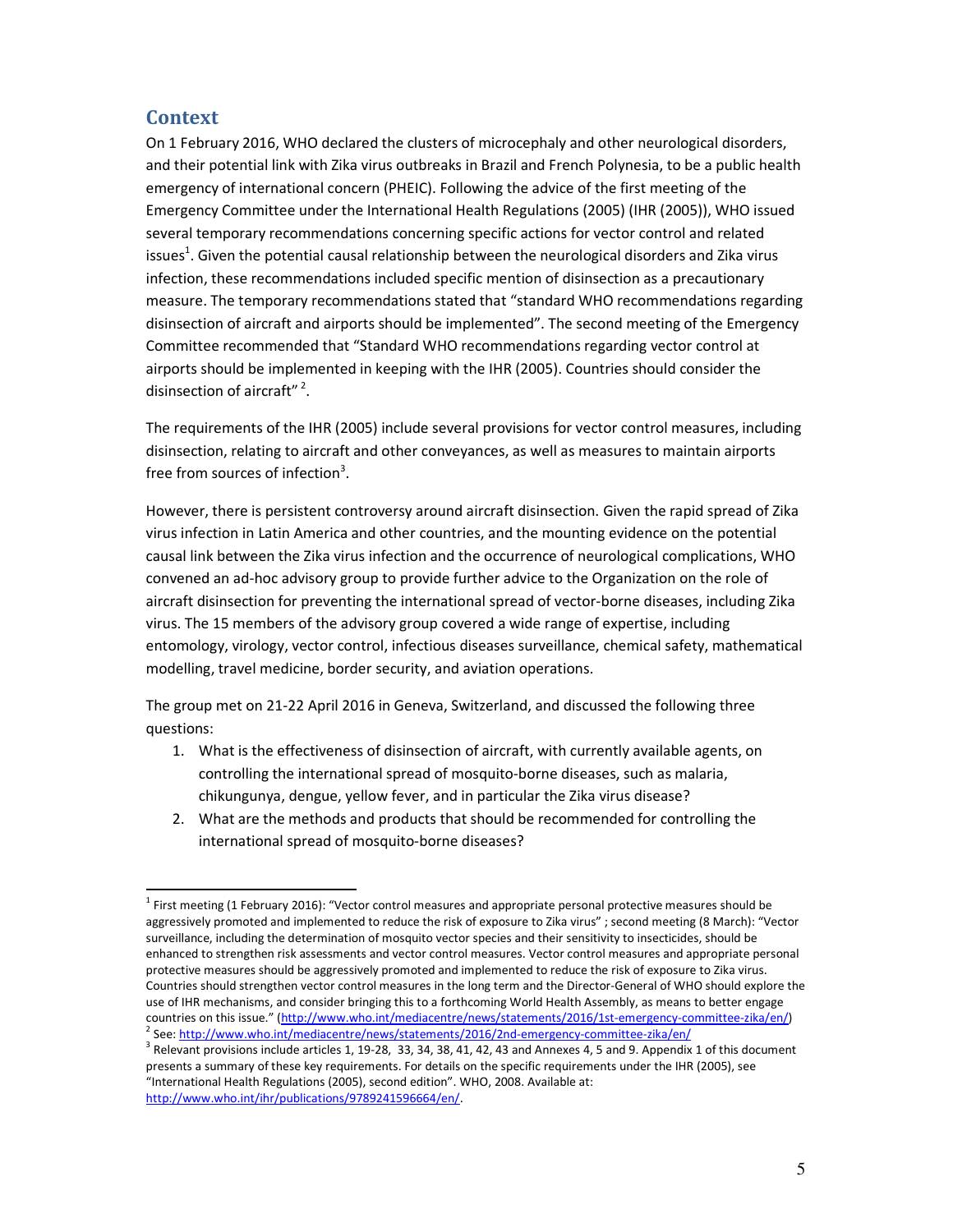3. What are the possible recommendations, including further research, for the control of international spread of mosquito-borne diseases through air traffic, as they relate to disinsection?

In addition to existing WHO guidance and technical background documentation, the advisory group also took into account views from a wide range of stakeholders, representing industry manufacturers, airline operators, and representatives of civil society and unions. A full list of participants and the meeting agenda are in appendices 2 and 3, respectively.

This document presents the outcome of the group deliberations and its recommendations.

# Findings and recommendations

The advisory group were in consensus that mosquito vectors travel on aircraft and other conveyances, and that a small proportion of those may carry pathogens.

From a public health perspective, the group was also in agreement that the ultimate goal of the IHR (2005) is the prevention of international spread of vector-borne diseases. The role of aircraft disinsection for this purpose was discussed at length.

The group noted that pathogen importation in mosquito vectors has a low probability compared to introduction of pathogens by infected human travellers. Currently, there are some documented cases of malaria ("airport malaria") and dengue caused by mosquitoes carried on an international flight, no documented cases for yellow fever (although the concerns with regards to potential consequences of its introduction in non-endemic areas are very high) and no documented cases for Zika virus to date.

The following section presents the outcome of the deliberations for each of the three questions.

## Question 1 – effectiveness of disinsection

Disinsection was considered to be an effective and important measure for the avoidance/reduction of importation of new mosquito vectors to a country or region. This was seen as important preventive strategy for countries (particularly islands) where the relevant mosquito vector is not present. Aircraft disinsection is in fact systematically and effectively carried out in Australia and New Zealand where increased numbers of imported vectors have been recorded in recent years. It was also noted that in areas where the relevant mosquito vector is already established, the risk of importing insecticide-resistant strains is an additional concern. It was noted that cargo compartments and other conveyances may be more relevant than aircraft cabins for importation of some mosquito vectors.

Disinsection is also important for countries determined to avoid importation of specific infected mosquito vectors (for example, for yellow fever importation into non endemic countries/areas with established mosquito vectors). Countries should develop risk assessment models and may require aircraft disinsection based on the results of such risk assessment.

Effectiveness of disinsection was considered low for preventing pathogen importation, as there is a low risk of importation by mosquito vectors compared to infected travellers.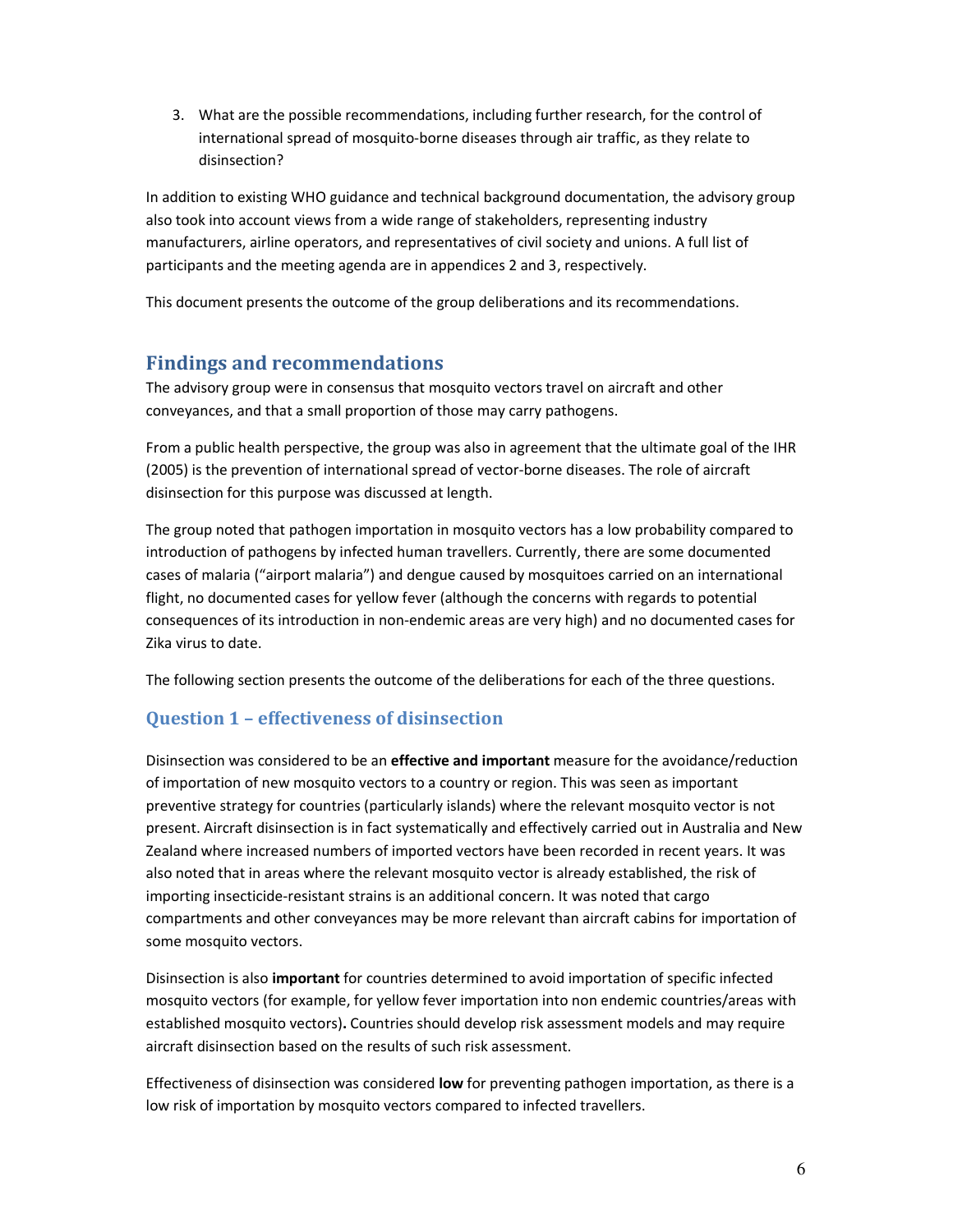## Question 2 – methods and products

Controlling mosquito vectors and disease at source, when implemented well, is the best way to avoid the international spread of pathogens. Institutionalized mosquito vector control in airports and nearby urban areas is a priority intervention to prevent international spread of mosquito vectors. Surveillance and mosquito vector control must be implemented effectively in all international airports in compliance with the requirements of the IHR (2005).

The WHO Vector Control Advisory Group (VCAG) recently reviewed the vector control tools for use in the context of the response to the Zika virus outbreak, and recommended improved implementation of current vector control interventions and better data-gathering on the pilot deployment of new tools<sup>4</sup>.

WHO has provided guidelines on methods and products for aircraft disinsection<sup>5</sup>.

Specifications for aircraft disinsection products have been established by the WHO Pesticide Evaluation Scheme<sup>6</sup> (WHOPES), including:

- d-Phenothrin technical grade material<sup>7</sup>
- 1R-trans-phenothrin technical grade material<sup>8</sup>
- Permethrin technical grade material<sup>9</sup>.

A risk assessment model to ensure that products and methods used for disinsection do not give rise to unacceptable risks of health effects in passengers, aircrew or ground staff has also been published in 2013<sup>10</sup>and can be accessed at http://www.who.int/ipcs/publications/ehc/ehc243.pdf.

"Guidelines for testing the efficacy of insecticide products used in aircraft" have been published by WHO and can be accessed at http://www.who.int/ihr/publications/aircraft\_insecticides/en/.

The guidelines include four recommended techniques for aircraft disinsection:

1) Pre-flight;

 $\overline{\phantom{a}}$ 

- 2) Blocks away;
- 3) Top-of-descent; and
- 4) Residual treatment (see Annex  $1^{11}$ ).

WHO has recently published a handbook on vector surveillance and control $^{12}$  and this document should be used for capacity building.

<sup>10</sup> WHO. IPCS Environmental health criteria 243. Aircraft disinsection insecticides. WHO 2013. http://www.who.int/ipcs/publications/ehc/ehc243.pdf

<sup>12</sup> Handbook. Vector surveillance and control at ports, airports, and ground crossings. WHO, 2016. http://apps.who.int/iris/bitstream/10665/204660/1/9789241549592\_eng.pdf

<sup>4</sup> http://who.int/neglected\_diseases/news/mosquito\_vector\_control\_response/en/

<sup>&</sup>lt;sup>5</sup> WHO Report of the informal consultation on aircraft disinsection WHO/HQ Geneva, 6-10 November 1995 : http://apps.who.int/iris/bitstream/10665/59700/1/WHO\_PCS\_95.51\_Rev.pdf 6 http://www.who.int/whopes/en/

 $T \frac{1}{1}$ http://who.int/whopes/quality/en/dPhenothrin\_Spec\_Eval\_Oct\_2004.pdf?ua=1

http://who.int/whopes/quality/1R-trans-phenothrin\_spec\_eval\_Sep\_2015.pdf?ua=1

<sup>9</sup>  $\frac{9 \text{ http://www.who.int/whopes/quality/en/Permethrin}40-60 \text{ spec eval}$  WHO Sep 2015.pdf?ua=1<br>10.000 Separation 2006 F

<sup>&</sup>lt;sup>11</sup> http://www.who.int/ihr/ports\_airports/aircraft\_insecticides\_annex1.pdf?ua=1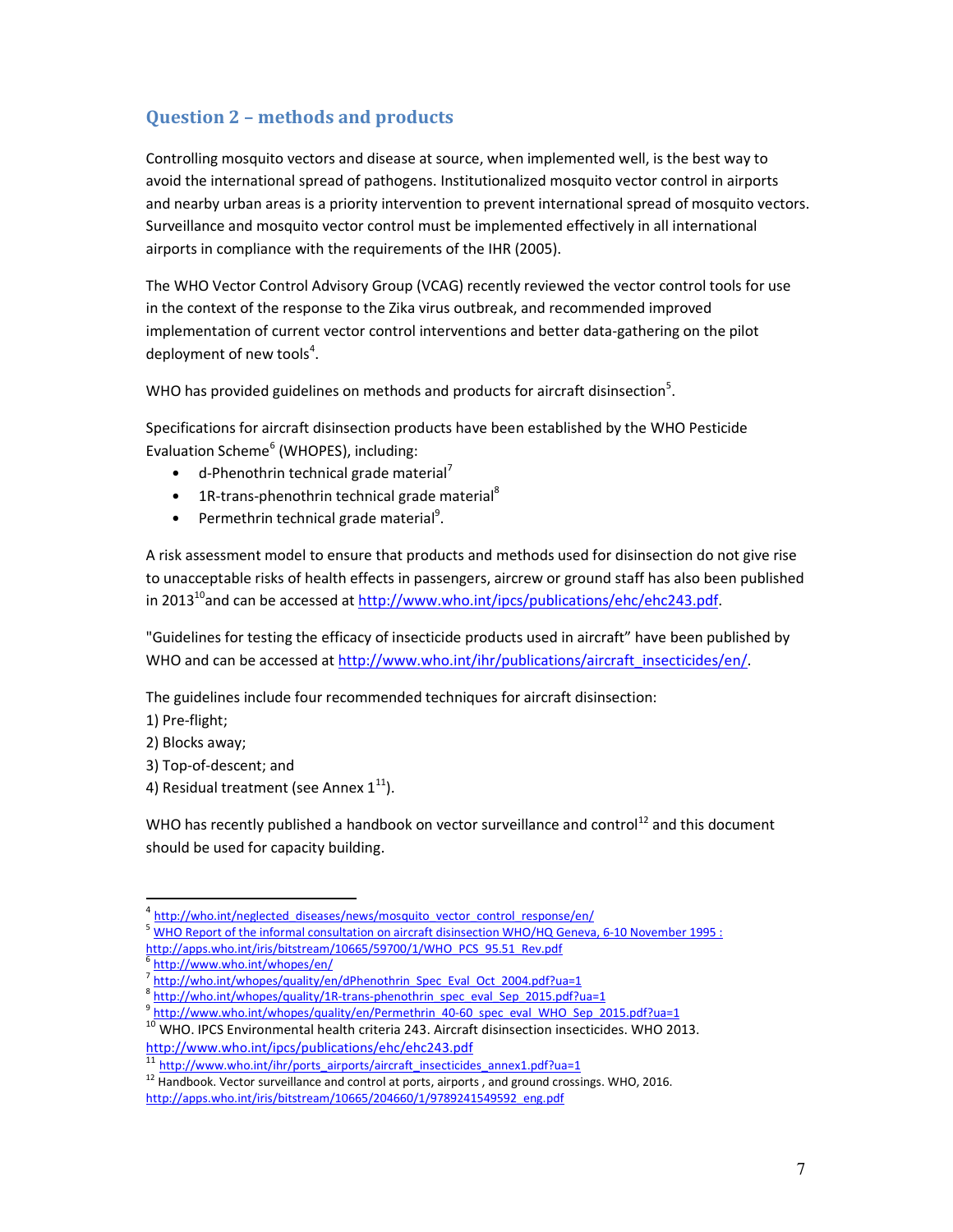## **Methods**

It was noted that the presence of mosquito vectors is not just limited to aircraft cabins, as they can hide in overhead lockers, baggage and cargo holds. The current practice of applying aerosols in aircraft cabins after overhead lockers have been closed is not a good practice. This method excludes the disinsection of cargo/baggage holds and is therefore not effective in keeping the baggage and cargo containers in passenger aircrafts free of mosquito vectors.

## Disinsection products

Several concerns were noted regarding the products currently used for aircraft disinsection:

- Only certain pyrethroids have been recommended in technical publications by WHO;
- Only certain chemicals have been approved by the main aircraft manufacturers (Airbus and Boeing) as technically acceptable and compatible with the specialised materials used in aircraft; this information should be made readily accessible;
- There is widespread and increasing resistance of mosquito vectors to many insecticides, in particular to pyrethroids, so the pyrethroid-based disinsection products may not provide the desired efficacy against them;
- There are regulatory restrictions on the use of certain pyrethroids in some Member States and it is possible that certain pyrethroids could be banned by some Member States. Coupled with the lack of suitable alternatives, there is a real risk of having no effective and acceptable products for disinsection available in some regions or countries in the near future; and
- There are substantial regulatory hurdles/barriers to introducing new products on the market.

## Question 3 - recommendations

The group agreed on the following recommendations for Member States, for the WHO Secretariat, and for future research.

## Recommendations for Member States

- 1) Member States must prioritize achievement of the required International Health Regulations core capacities for surveillance and response, and at designated points of entry under Annex 1 of IHR (2005), as well as capacities necessary to implement all of the many other provisions of the IHR directly relevant to disinsection and vector control.
- 2) Member States should undertake a risk assessment relating to the probability of the importation of mosquito vectors, the presence of mosquito vectors and the probability of infected persons entering the country and use this to inform their disinsection policies.
- 3) In line with the IHR requirements, Member States should ensure that airports (and other points of entry) are free of sources of infection, including mosquito vectors and reservoirs. This may require a perimeter exceeding 400 metres (IHR Art. 22b, Annex 5.4).
- 4) Member States/airlines/airports professionals should improve consistency of disinsection practices.
- 5) Member States should take measures to strengthen awareness of the importance of vector control measures and instructions and training by national/ aviation/ competent authorities/ airlines/ airport authorities for crews/ airport professionals/other contractors to assure correct procedures (including Standard Operating Procedures).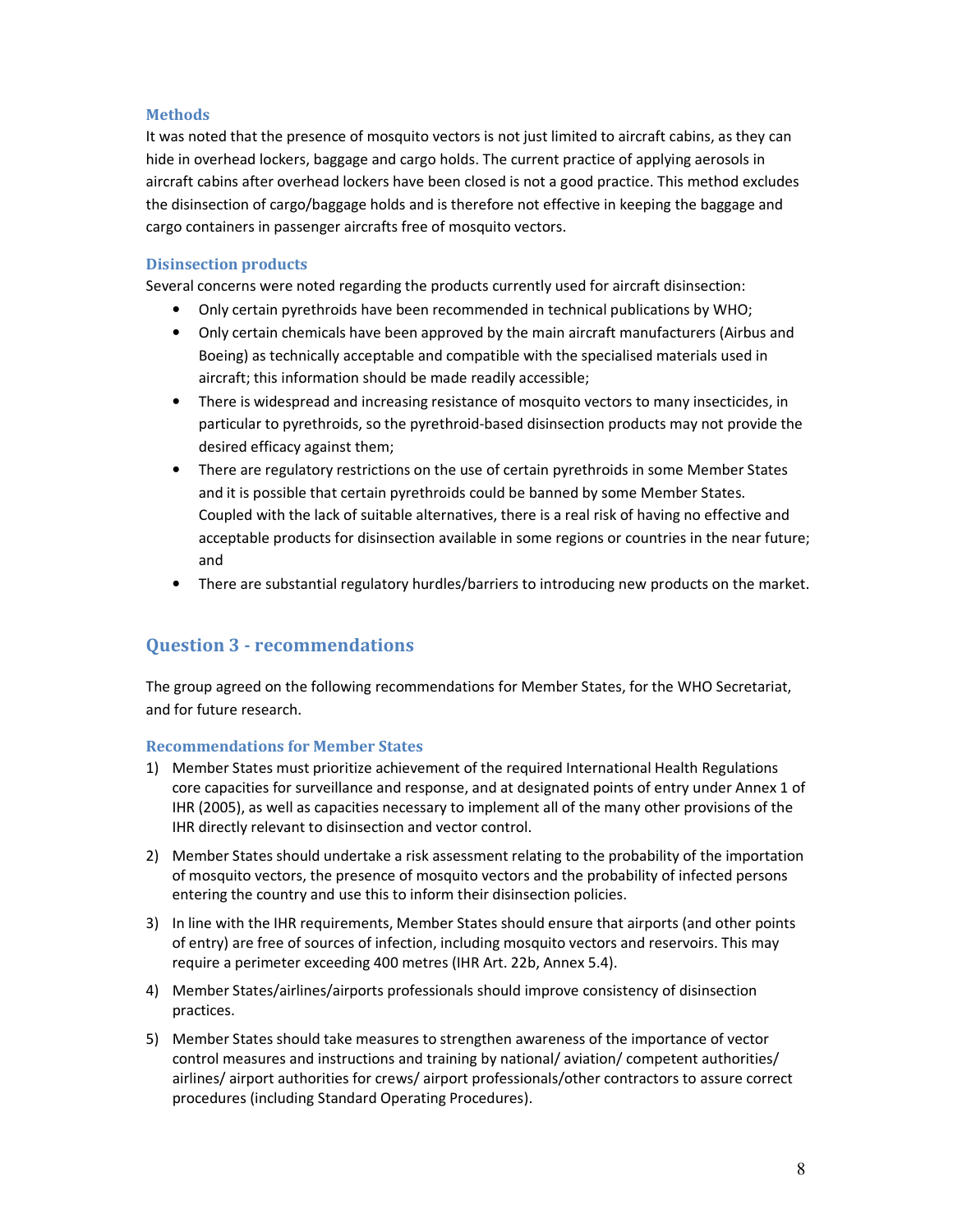- 6) Member States should ensure dissemination of accurate information on:
	- The WHO recommended products (and relevant national regulations); and
	- The safety of disinsection methods and products.
- 7) Member States should facilitate and reduce barriers to the process of regulatory approval of novel methods and products which can be used for disinsection, making use of WHO recommendations when possible.

## Recommendations for WHO Secretariat

- 1) The ad-hoc advisory group recommends to the WHO Secretariat, on the basis of positive experience regarding pre-embarkation disinsection used in Australia and New Zealand, to consider including pre-embarkation disinsection as an additional WHO recommended method; the Emergency Committee on Zika virus disease and the WHO Director-General should consider including this method in a temporary recommendation or other advice on aircraft disinsection.
- 2) WHO should provide guidelines for the risk assessment of pathogen importation by Member States and make a global map available classifying areas on the basis of presence of mosquito vector species and pathogens.
- 3) WHO should develop a framework for assessment and recommendation of new vector-control approaches, applicable to both chemical and non-chemical methods.
- 4) WHO should publish its recommendations on disinsection practices in a clear format similar to those in Australia/New Zealand.

## Recommendations for future research

- 1) Assess the mechanisms and impact of mosquito vector resistance to pyrethroids;
- 2) Clarify/establish the pathways by which the international spread of mosquito vector-borne pathogens is occurring, and the extent to which air travel contributes to the international spread;
- 3) Clarify/establish the pathways by which the international spread of mosquito vectors is occurring, and the extent to which air travel contributes to the international spread;
- 4) Explore the use of risk-modelling approaches to map mosquito vector presence and inform mosquito vector control programmes; and
- 5) Explore new chemical and non-chemical methods for disinsection, such as air blowers and net curtains, including also strategies combining multiple approaches.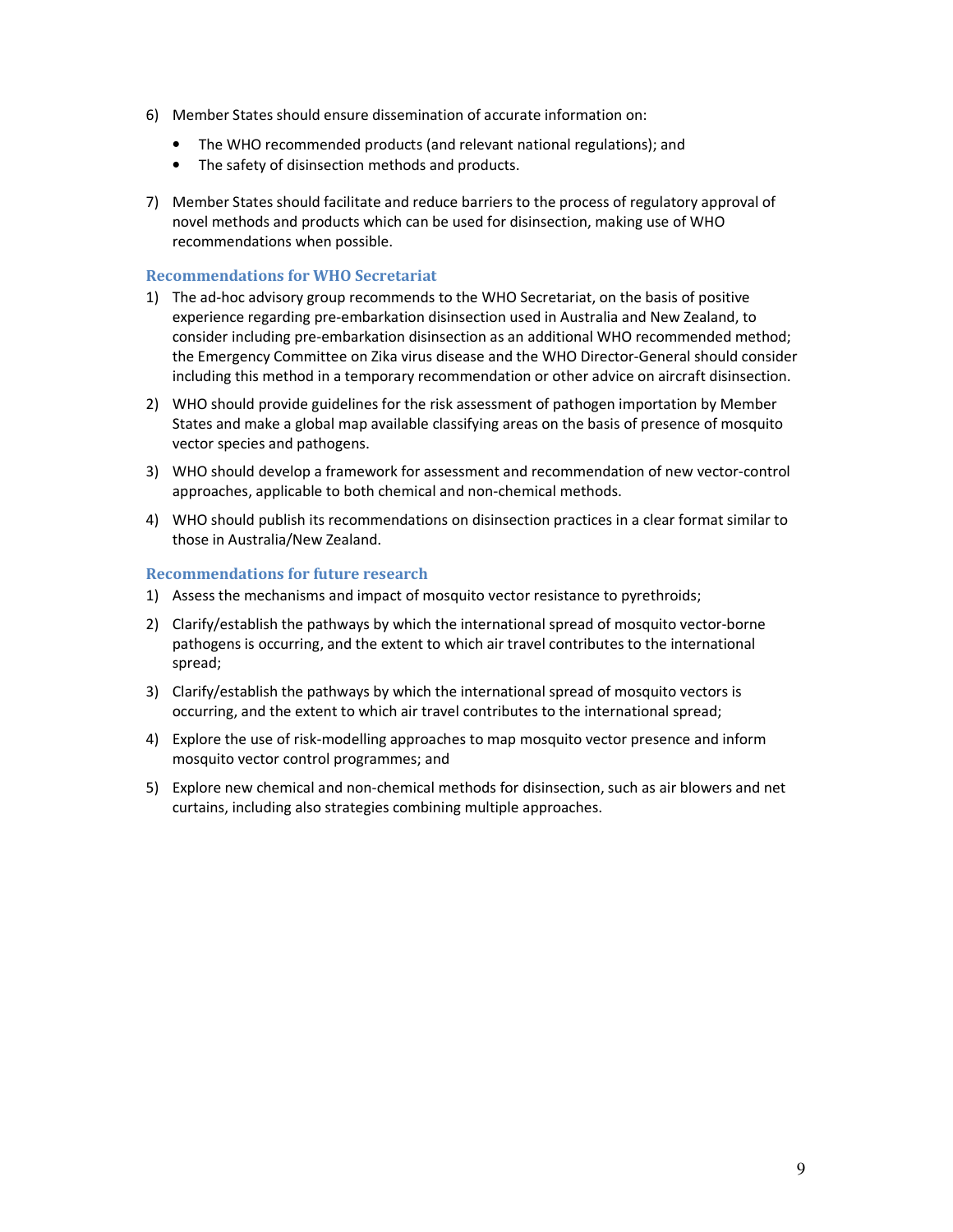# Appendix 1. Selected Provisions related to disinsection under the International Health Regulations (IHR (2005)) <sup>13</sup>

A wide range of IHR (2005) provisions address State Party health measures relevant to disinsection of conveyances and airports. Some provisions are general in scope (referring to all conveyances or health measures); others are more specific to air transport, airports and disinsection. The following selection of articles highlights key provisions relevant to this particular context.

## **Definitions**

Under the IHR (2005) definition of "disinsection", the measure is not limited to aircraft or even conveyances. "Disinsection" means "the procedure whereby health measures are taken to control or kill the insect vectors of human diseases present in baggage, cargo, containers, conveyances, goods and postal parcels." "Vector" means " an insect or other animal which normally transports an infectious agent that constitutes a public health risk". "Reservoir" means "an animal, plant or substance in which an infectious agent normally lives and whose presence may constitute a public health risk.

### **CONVEYANCES**

l

Under the IHR (2005), conveyance operators should keep conveyances permanently free of sources of infection or contamination, including vectors and reservoirs, and communicate accordingly to national authorities.

#### When disinsection can be required or authorized for conveyances:

- If the national authority has evidence or factual information of a public health risk on board a conveyance (including aircraft) it must consider the conveyance affected, and may disinsect it or require disinsection (or other health measures) to be carried out under its supervision (Article 27.1).
- Additionally, a conveyance may be regarded as suspect and should be inspected for vectors and reservoirs if: it has a possible case of vector-borne disease on board, or a case has occurred on board on an international voyage, or it has left an affected area within the period that on-board vectors could still carry disease (Annex 5.6).
- Every conveyance leaving an international point of entry in an area where WHO vector control is recommended by WHO should be disinsected and kept free of vectors. The presence of vectors on board conveyances and the control measures used to eradicate them must be included, in the case of aircraft, in the Health Part of the Aircraft General Declaration unless waived by the State Party (Annex 5.2).
- In general, States Parties may inspect conveyances/baggage/cargo/containers for public health purposes on arrival or departure, and to apply certain additional health measures (Article 23.1(b), 23.2, 43), subject to varying requirements.

<sup>&</sup>lt;sup>13</sup> Scope of list: All of the provisions included here apply at a minimum to **disinsection** of aircraft or at airports. As indicated while some provisions are specific only to disinsection/aircraft/airports, many are much broader and apply to other conveyances which may be relevant for this meeting (including ships on international voyages), and other points of entry (including ports). To the extent this meeting focuses on disinsection of ships, cargo or ports, other provisions specific to those contexts will also apply.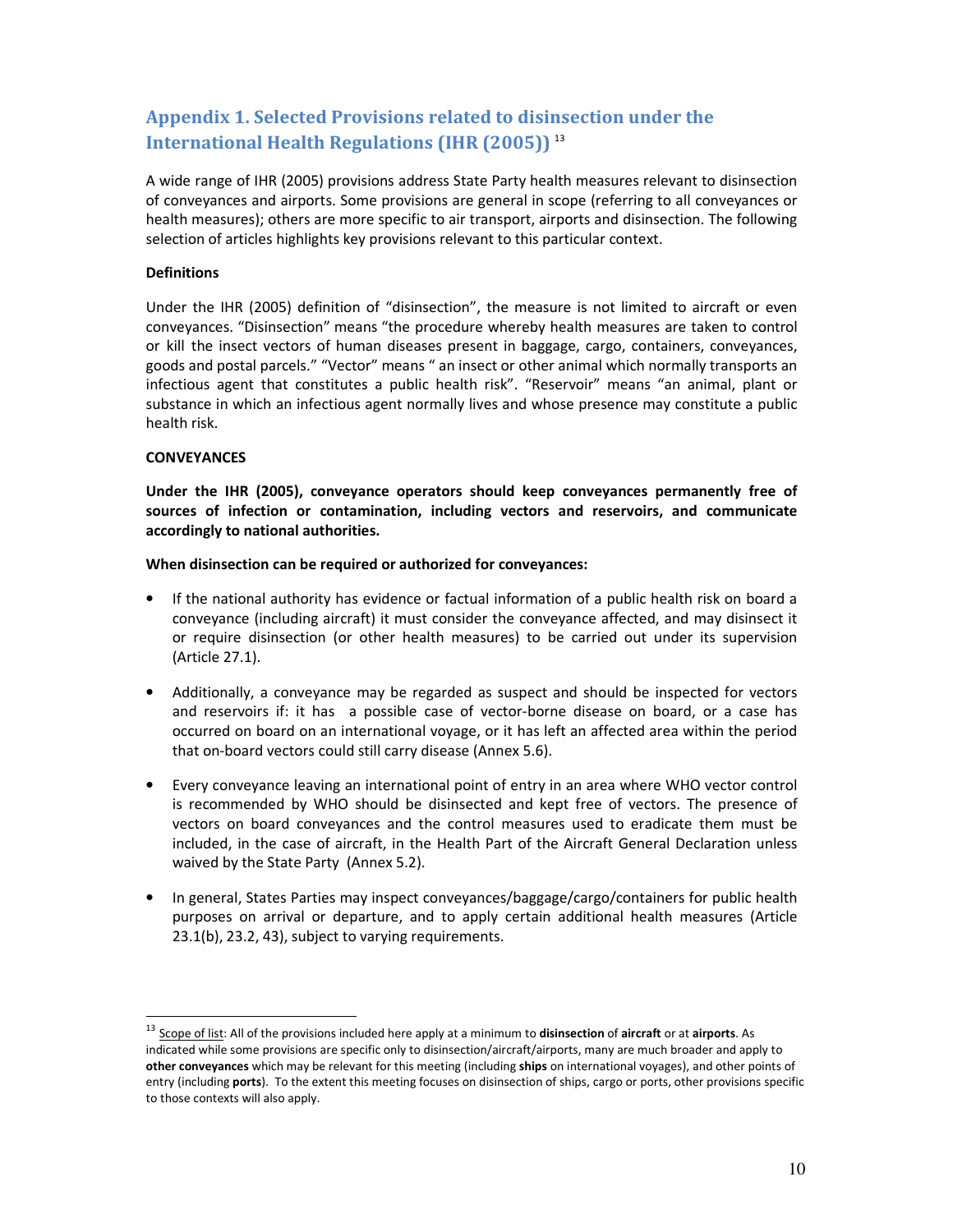• Competent authorities at points of entry are to advise conveyance operators of their intent to apply control measures to a conveyance, including written information concerning the methods where available (Article 22.1(d)).

Techniques/methods/materials. It is generally up to the country to decide on the technique used to obtain an adequate level of control of the public health risk at issue; where specific methods or materials are advised by WHO these should be used (Article 27.1; Annex 5.2). States Parties should accept disinsection and other control measures for conveyances applied by other states if methods and materials used by WHO are used (Annex 5.3). Control measures applied to baggage/cargo/conveyances/containers must be carried out to avoid potential injury or discomfort to persons or damage as far as possible (Annex 4B.1).

Technical/standing recommendations (TRs/SRs). The non-exhaustive list of potential temporary or standing recommendations includes potential treatment of conveyances to remove infection or contamination, including vectors and reservoirs, when the requirements for these IHR recommendations are met (Article 18).

Reapplication of measures on arrival. Health measures recommended by WHO in TRs/SRs, including disinsection of conveyances arriving from an affected area may be reapplied on arrival if there is verifiable indication/evidence that measures on departure were unsuccessful (Art. 22.2).

Additional measures. Where there is evidence or factual information of such a public health risk, the competent authority may implement additional health measures, including isolation of conveyances, as necessary to prevent spread of disease (Article 27.1; see also 23.2). However, such additional measures are subject to the requirements of Article 43, including that they be based on scientific principles, available scientific evidence of risk to human health or related information from WHO or other relevant organizations, and available WHO advice/guidance (including applicable Temporary Recommendations). Such measures should be reported to WHO with the public health justification within 48 hours.

Vector control in and around airports is also part of the IHR, as States Parties are requested to ensure that airport facilities are kept in a safe and effective and sanitary condition and free from sources of infection and contamination, including vectors and reservoirs, and expand this vectorfree zone to a minimum distance of 400 meters from the facilities that are used for operations involving travellers, conveyances, containers, cargo and postal parcels, with extension of the minimum distance if vectors with a greater range are present (IHR Annex 5).

The national authority is also responsible for ensuring that disinsection is carried out so as to avoid injury and as far as possible discomfort to persons, or damage to the environment in a way which impacts on public health, or damage to baggage, cargo, containers, conveyances, goods or postal parcels (IHR Article 22).

Charges. Any charges from States to individuals or operators for health measures applied to conveyances/cargo/containers must be based on a single national tariff, limited to actual cost, without discrimination and published at least 10 days in advance (Article 41).

#### Required documentation and information to be provided on disinsection on aircraft:

• Where disinsection has been carried out on aircraft during the flight, documentation of the disinsection operation (including place, date, time, method), or if not done during the flight, details of the most recent disinsection operation, must be included in the Health Part of the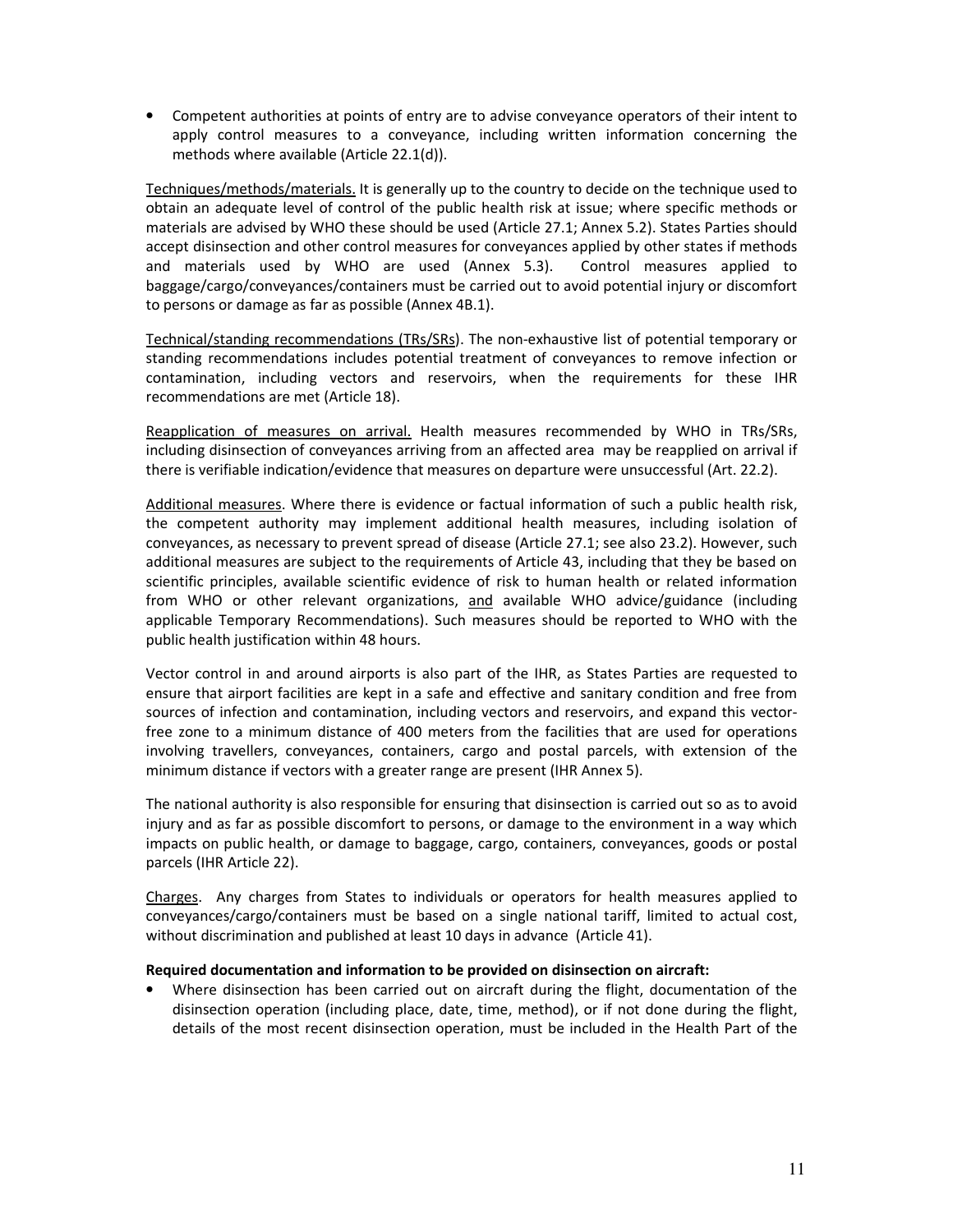Aircraft General Declaration (Article 38, and Annex 9).<sup>14</sup> This is to be delivered by the pilot in command or agent while in flight or upon landing to the competent authority for the first airport in the country, except when the State Party does not require it.

- The pilot or agent must also supply any information concerning health conditions on board during an international voyage, and health measures applied, as required by the State Party. The State Party must inform the conveyance operators, or their agents, of these informational requirements (Article 38; Annex 4A.2).
- If a State Party is itself responsible for health measures applied to conveyances/cargo, the government must provide in writing the parts treated, measures employed and reason for application (Annex 4B.2).

## Denial of free pratique/prevention of aircraft/ships from calling at port/airport for health reasons.

Subject to various exceptions/requirements:

- International aircraft/ships are not generally to be prevented for public health reasons from calling at any port/airport; and
- International ships/aircraft are not generally to be refused free pratique by States for public health reasons, in particular from embarking/disembarking, discharging/loading cargo or stores, or taking on fuel/water/food and supplies. Granting of free pratique may be subject to inspection, and if a source of infection/contamination is found on board, the implementation of necessary health measures to prevent spread of infection/contamination (Article 28.1-3).

## POINTS OF ENTRY (including airports/ports and in some cases ground crossings)

Vector information/reporting. States parties must give to WHO, as far as practicable, when requested in response to a specific potential public health risk, relevant data concerning sources of infection or contamination, including vectors and reservoirs, at its points of entry, which could result in international disease spread (Article 19(c)).

### Responsibilities of Competent Authorities at points of entry

 $\overline{\phantom{a}}$ 

- Monitoring baggage, cargo, containers, conveyances, goods, postal parcels and human remains departing and arriving from affected areas, so that they are maintained in such a condition that they are free of sources of infection or contamination, including vectors and reservoirs;
- Supervision of any deratting, disinfection, disinsection or decontamination of baggage, cargo, containers, conveyances, goods, postal parcels and human remains or sanitary measures for persons, as appropriate under these Regulations; and
- Advising conveyance operators, as far in advance as possible, of their intent to apply control measures to a conveyance, and shall provide, where available, written information concerning the methods to be employed (Article 22.1(b)(a,c,d)).

Requirements for containers and container loading areas. States Parties must ensure, as far as practicable, that (1) shippers use international traffic containers that are kept free from sources of infection or contamination, including vectors and reservoirs, particularly during the course of packing; and (2) container loading areas are kept free from sources of infection or contamination, including vectors and reservoirs (Article 34.1 and 34.2).

<sup>&</sup>lt;sup>14</sup> See also International Standards and Recommended practices. Annex 9 to the Convention on International Civil Aviation. Facilitation, inter alia stating that "Contracting States shall ensure that their procedures for disinsection are not injurious to the health of passengers and crew and cause the minimum of discomfort to them". Appendix 1. ICAO, 2011. Available at: http://cockpitdata.com/Gallery/download/36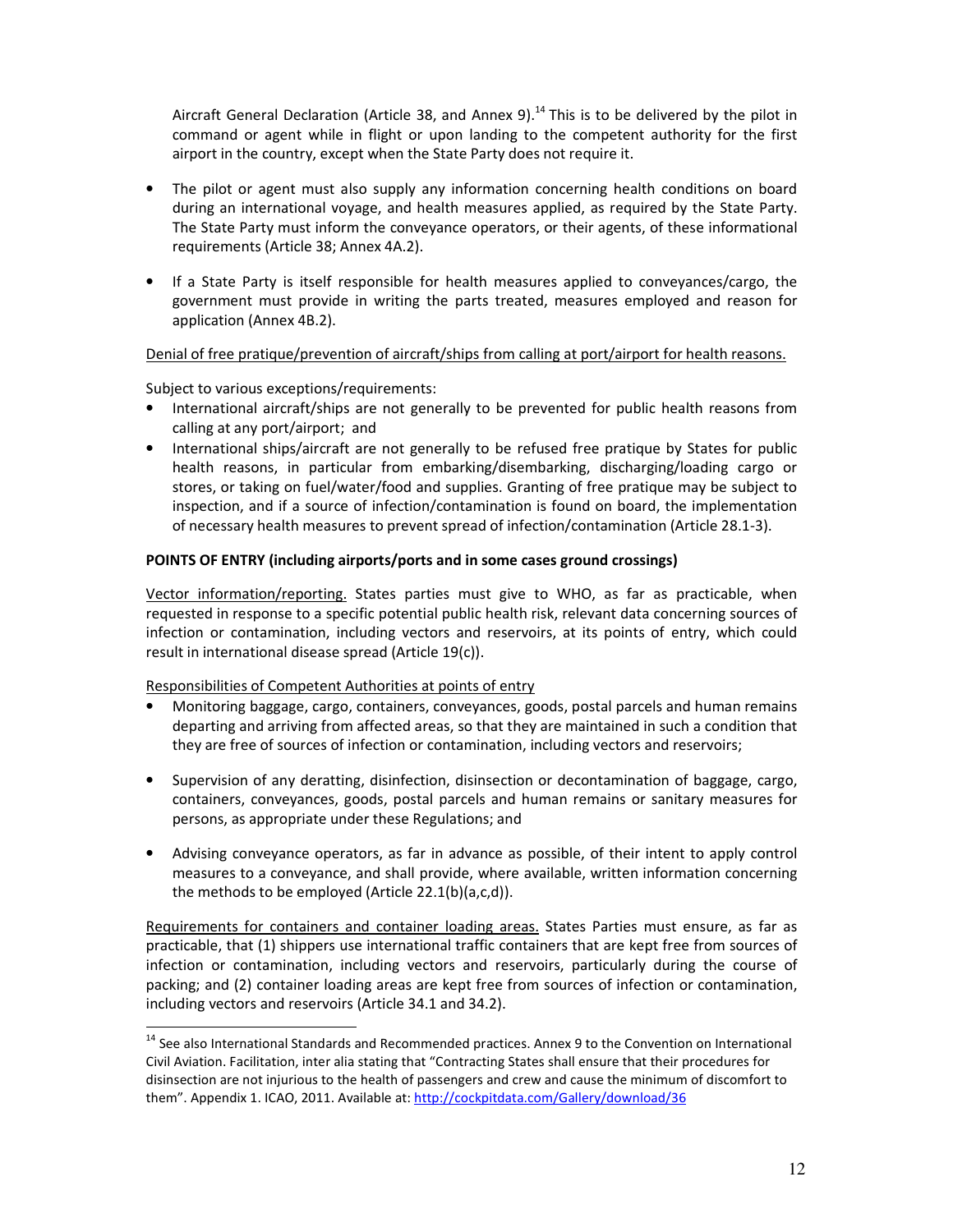Designation of areas where conveyances should be subject to vector control. WHO is to publish a list of areas where disinsection or other vector control measures are recommended for conveyances arriving from these areas. Determination of such areas shall be made pursuant to the procedures regarding temporary or standing recommendations, as appropriate (Annex 5.1).

Core Capacity requirements for State "designated" points of entry (ports/airports/ground crossings). While the above requirements apply to points of entry generally, the following pertain specifically to the points of entry designated to develop particular core capacities, including:

- At all times to provide as far as practicable a programme and trained personnel for the control of vectors and reservoirs in and near points of entry.
- For response to events that may constitute a public health emergency of international concern - to apply recommended measures to disinsect, derat, disinfect, decontaminate or otherwise treat baggage, cargo, containers, conveyances, goods or postal parcels including, when appropriate, at locations specially designated and equipped for this purpose.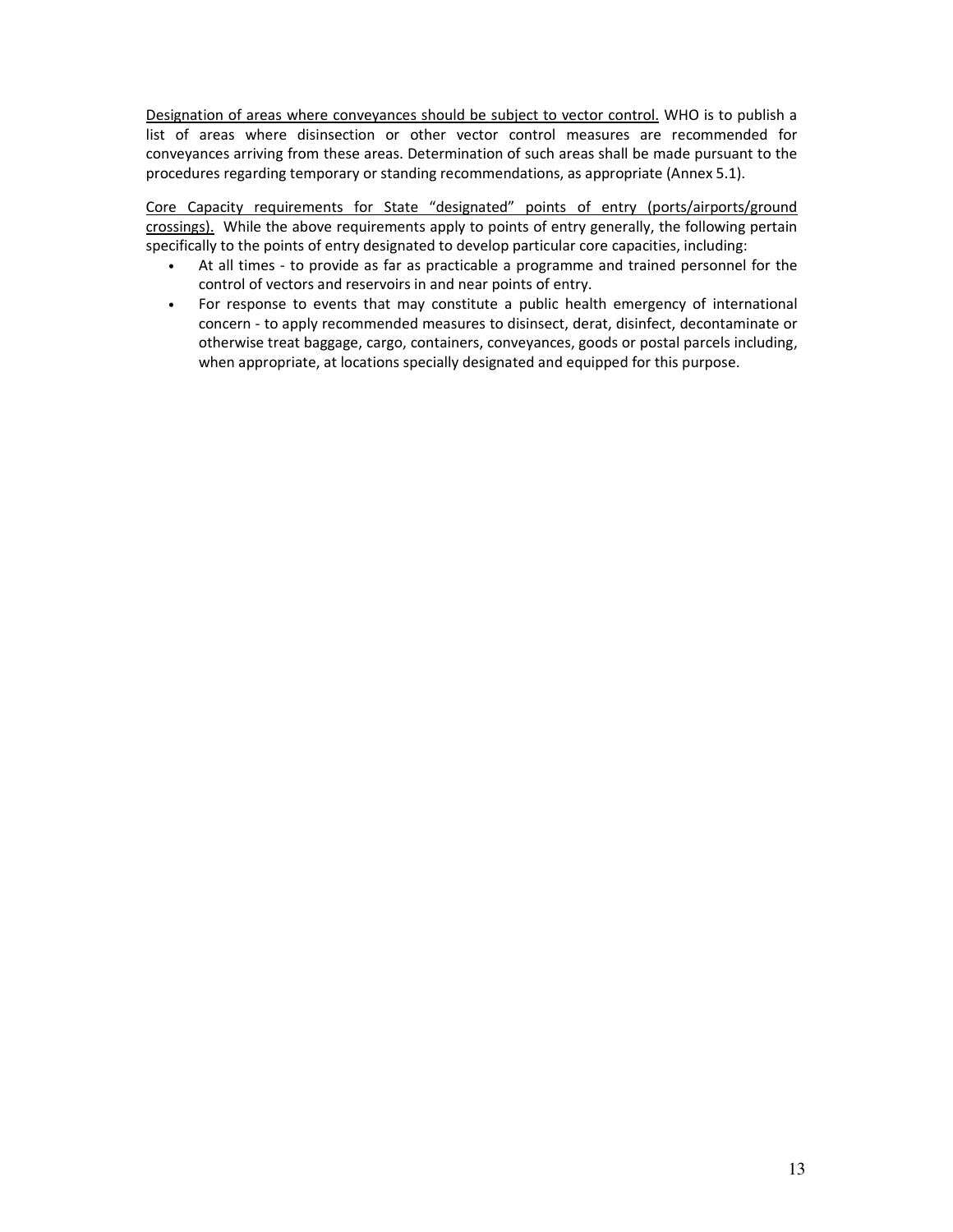# Appendix 2. Agenda

# WHO Ad-hoc Advisory Group on aircraft disinsection for controlling the international spread of vector-borne diseases

World Health Organization, Geneva, Switzerland 21-22 April 2016, Salle M 405

## Agenda

## Thursday 21 April 2016

| Date and time   | <b>Session</b>                                                                                                                                                                                                                                   | Presenter                                              |
|-----------------|--------------------------------------------------------------------------------------------------------------------------------------------------------------------------------------------------------------------------------------------------|--------------------------------------------------------|
| $08:45 - 09:15$ | Registration                                                                                                                                                                                                                                     |                                                        |
| $09:15 - 09:30$ | Introduction of participants and selection of the Chair                                                                                                                                                                                          | Guenael Rodier, Director                               |
|                 | Background and meeting objectives                                                                                                                                                                                                                | <b>GCR</b>                                             |
| $10:00 - 10:30$ | <b>Question 1:</b> What is the effectiveness of disinsection of<br>aircraft on controlling the international spread of mosquito-<br>borne diseases, such as malaria, chikungunya, dengue,<br>yellow fever, and in particular Zika virus disease? | Chair                                                  |
|                 | Stakeholders' perspectives<br>product manufacturers                                                                                                                                                                                              | Andrew Grimes,<br>Callington, Australia (via<br>WebEx) |
|                 | Group discussion                                                                                                                                                                                                                                 |                                                        |
| $10:30 - 11:00$ | Coffee break                                                                                                                                                                                                                                     |                                                        |
| $11:00 - 12:30$ | Question 1 - continued                                                                                                                                                                                                                           | Chair                                                  |
|                 | Current practice and experience with aircraft                                                                                                                                                                                                    | Jenny Firmin, Australia                                |
|                 | disinsection                                                                                                                                                                                                                                     | Carolyne Keaveny, Virgin                               |
|                 | Stakeholders' perspectives                                                                                                                                                                                                                       | Airlines, UK (via WebEx)                               |
|                 | airlines perspective                                                                                                                                                                                                                             | Dieter Vervaecke, Aero-<br>sense, Brussels, Belgium    |
|                 | products manufacturers                                                                                                                                                                                                                           |                                                        |
|                 | Group discussion                                                                                                                                                                                                                                 |                                                        |
| $12:30 - 13:30$ | Lunch                                                                                                                                                                                                                                            |                                                        |
| $13:30 - 15:00$ | Question 2: What are the methods and products that<br>should be recommended for controlling the international<br>spread of mosquito-borne diseases?                                                                                              | Chair                                                  |
|                 | WHO recommendations on methods and products                                                                                                                                                                                                      | Richard Brown, Technical<br>Officer, PHE               |
|                 | Stakeholders' perspectives<br>$\bullet$<br>- product manufacturers                                                                                                                                                                               | Amira Khaled, PSA Paris,<br>France (via WebEx)         |
|                 | Group discussion                                                                                                                                                                                                                                 |                                                        |
| $15:00 - 15:30$ | Coffee break                                                                                                                                                                                                                                     |                                                        |
| $15:30 - 18:00$ | Question 2 - continued                                                                                                                                                                                                                           | Chair                                                  |
|                 | Stakeholders' perspective<br>- flight attendants' views                                                                                                                                                                                          | Judith Anderson, AFA,<br>Seattle, USA (via WebEx)      |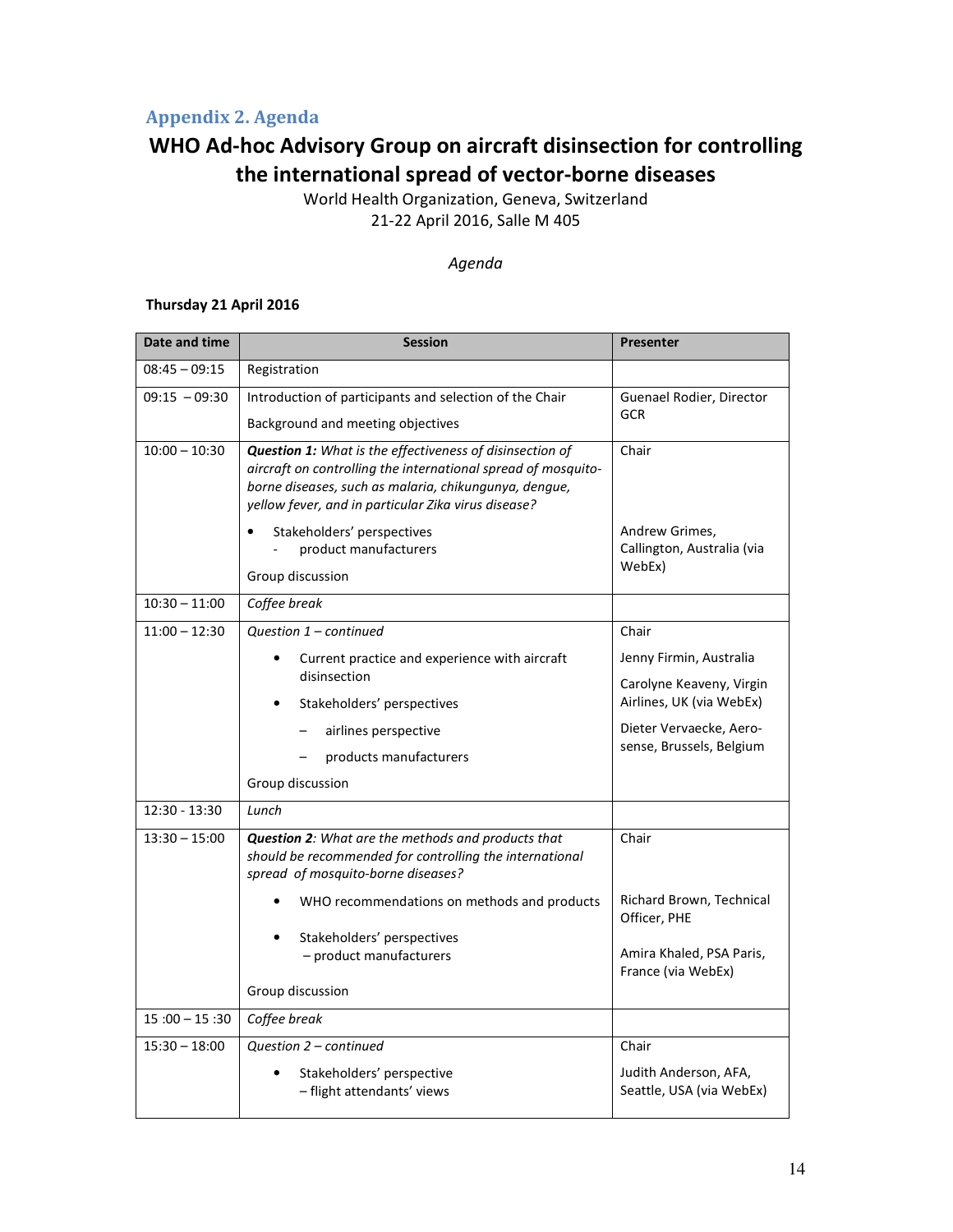| Date and time | <b>Session</b>                                          | Presenter                                         |
|---------------|---------------------------------------------------------|---------------------------------------------------|
|               | - new methods - air curtain and non-chemical<br>methods | Jerome Hogsette, USDA<br>Florida, USA (via WebEx) |
|               | Pre-embarkation disinsection<br>$\bullet$               | Steve Gay, New Zealand                            |
|               | Group discussion                                        |                                                   |

## Friday 22 April 2016

| Date and time   | <b>Session</b>                                               | Presenter                |
|-----------------|--------------------------------------------------------------|--------------------------|
| $9:00 - 10:30$  | <b>Question 3:</b> What are the possible recommendations,    | Chair                    |
|                 | including further research, for the control of international |                          |
|                 | spread of mosquito-borne diseases through air traffic?       |                          |
|                 |                                                              |                          |
|                 | Recommendations                                              |                          |
|                 | Group discussion                                             |                          |
| $10:30 - 11:00$ | Coffee break                                                 |                          |
|                 |                                                              |                          |
| $11:00 - 12:30$ | Question 3 – continued                                       | Chair                    |
|                 |                                                              |                          |
|                 | Research gaps and need for future work                       |                          |
|                 |                                                              |                          |
|                 | Group discussion                                             |                          |
| 12:30-13:30     | Lunch                                                        |                          |
| $13:30 - 15:00$ | Summary conclusions and next steps                           | Chair                    |
|                 |                                                              |                          |
|                 | Closing remarks                                              | Guenael Rodier, Director |
|                 |                                                              | <b>GCR</b>               |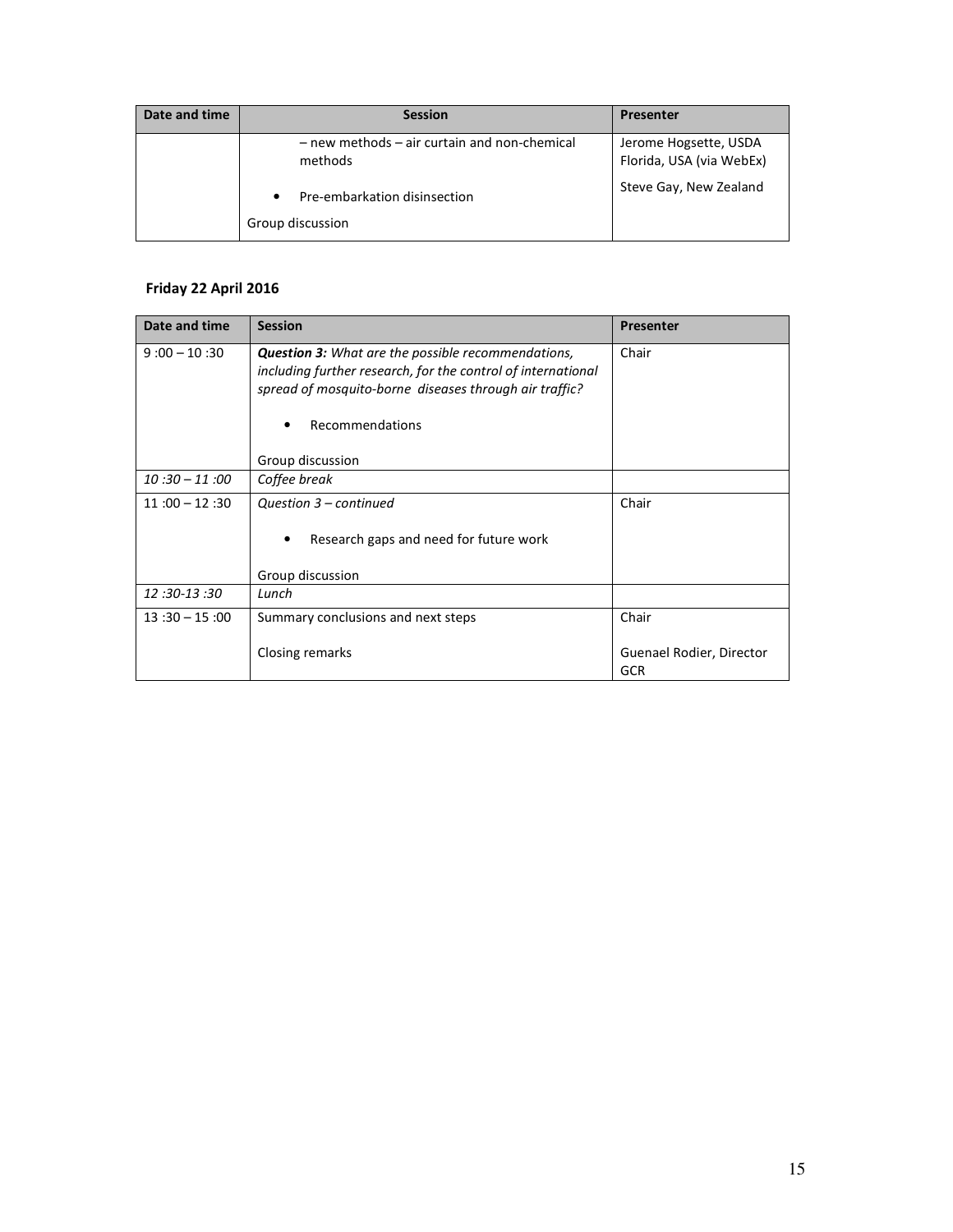## Appendix 3. List of participants

# WHO Ad-hoc Advisory Group on aircraft disinsection for controlling the international spread of vector-borne diseases

WHO Headquarters, Geneva, Salle M405 21-22 April 2016

## List of Participants

## **MEMBERS**

#### Dr Kalpana BARUAH

Joint Director National Vector Borne Disease Control Programme Ministry of Health & Family Welfare Government of India India

### Professor Alan BOOBIS

Centre for Pharmacology and Therapeutics Department of Medicine Imperial College London The Commonwealth Building The Hammersmith Hospital Du Cane Road, GB – London W12 0NN United Kingdom of Great Britain and Northern Ireland

#### Dr Gary BRUNETTE

Centers for Disease Control and Prevention (CDC) 1600 E. Clifton Road Atlanta, GA 30333 United States of America

#### Dr Jenny FIRMAN

Principal Medical Adviser Office of Health Protection Department of Health PO Box 9848 Canberra ACT 2601 Australia

#### Dr Estefânia GASTALDELLO MOREIRA

Professor of Pharmacology and Toxicology Department of Physiological Sciences Universidade Estadual de Londrina (State University of Londrina) 86051-980 - Londrina - Paraná Brazil

### Mr Steven GAY

Senior Advisor Detection Technology Border Clearance Services Directorate Operations Branch Ministry for Primary Industries Auckland Biosecurity Centre Tom Pearce Drive, P.O. Box 53066 Auckland 2022, New Zealand

### Dr Michael JOHANSSON

Biologist, Dengue Branch Centers for Disease Control and Prevention 1324 Calle Cañada San Juan, PR 00920

#### Dr Ansa JORDAAN

Chief, Aviation Medicine Section International Civil Aviation Organization 999 Robert-Bourassa Boulevard Montreal, Quebec H3C 5H7 Canada

#### Frédéric JOURDAIN

Centre National d'Expertise sur les Vecteurs Centre IRD de Montpellier 911 Av Agropolis - BP 64501 34394 Montpellier Cedex 5, France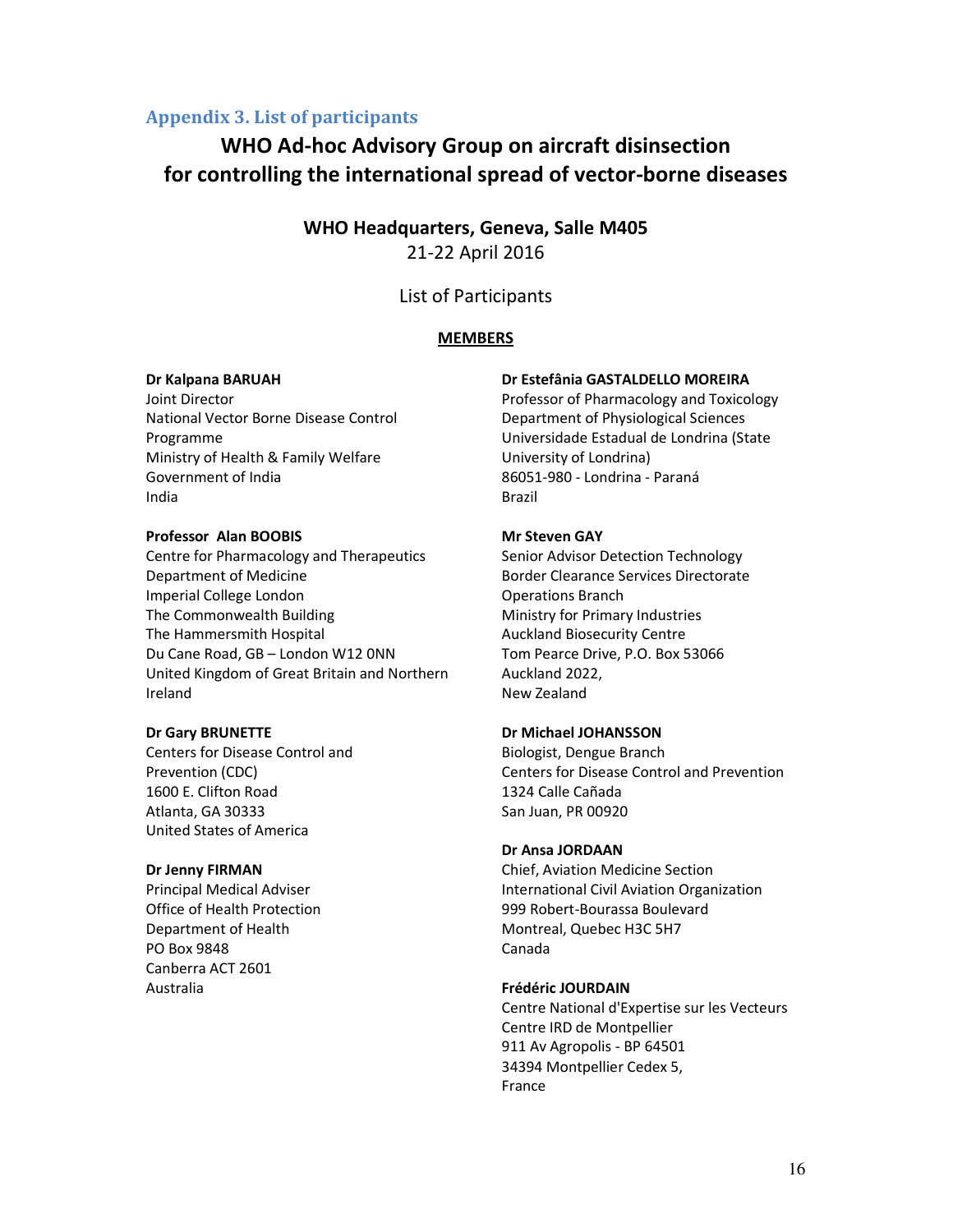#### Dr Mohamed MOUSSIF

Ministry of Health Chief Medical Officer of the Sanitary Border Health Control Division Casablanca International Airport Morocco

## Dr Anita PLENGE-BÖNIG

Head, Infectious Diseases Surveillance Unit Div. of Hygiene and Infectious Diseases Institute for Hygiene and Environment Free and Hanseatic City of Hamburg Marckmannstr. 129a 20539 Hamburg Germany

## Dr Teresa RODRÍGUEZ

Researcher Centro de Investigación en Salud, Trabajo y Ambiente (CISTA) Facultad de Ciencias Médicas Universidad Nacional Autónoma de Nicaragua León, (UNAN-Léon) Nicaragua

#### Professor Richard RUSSELL

Professor of Medical Entomology School of Public Health Sydney Medical School University of Sydney, NSW 2006, Australia

#### Professor Robert STEFFEN (Chair)

University of Zurich, Epidemiology Biostatistics and Prevention Institute WHO Collaborating Centre for Travellers' Health, Hirschengraben 84 CH-8001 Zurich, Switzerland

#### Prof Oyewale TOMORI

(Apologies) Redeemer's University Redemption City Lagos, Nigeria

#### Dr Jianning ZHENG

Director Ningbo entry-exit inspection and quarantine bureau of PRC Ningbo 315012 People's Republic of China

#### **OBSERVERS** (presented their views via WebEx)

#### Judith ANDERSON

Industrial Hygienist Association of Flight Attendants CWA, AFL-CIO, Air Safety, Health, & Security Dept. Seattle, Washington USA

#### Andrew GRIMES

General Manager/CEO Callington Haven Pty Ltd South St, Rydalmere, 2116 Australia

#### Jerome A. HOGSETTE

Lead Scientist/ Research entomologist USDA-ARS-CMAVE 1600 S. w. 23<sup>rd</sup> Drive Gainesville, Florida 32608 USA

#### Caroline KEAVENY

Manager - Medical Services Virgin Atlantic Airways Ltd. The Base Fleming Way Crawley, RH10 9LX UK

#### Amira KHALED

R&D Manager PSA Group – H2P 19 Bd Georges-Bidault, 77183 Croissy-Beaubourg France

#### Chaitan JAIN

Assistant Director, External Affairs International Air Transport Association (IATA) Geneva Switzerland

#### Dieter VERVAECKE

Aero-Sense BVBA , Brussels Belgium